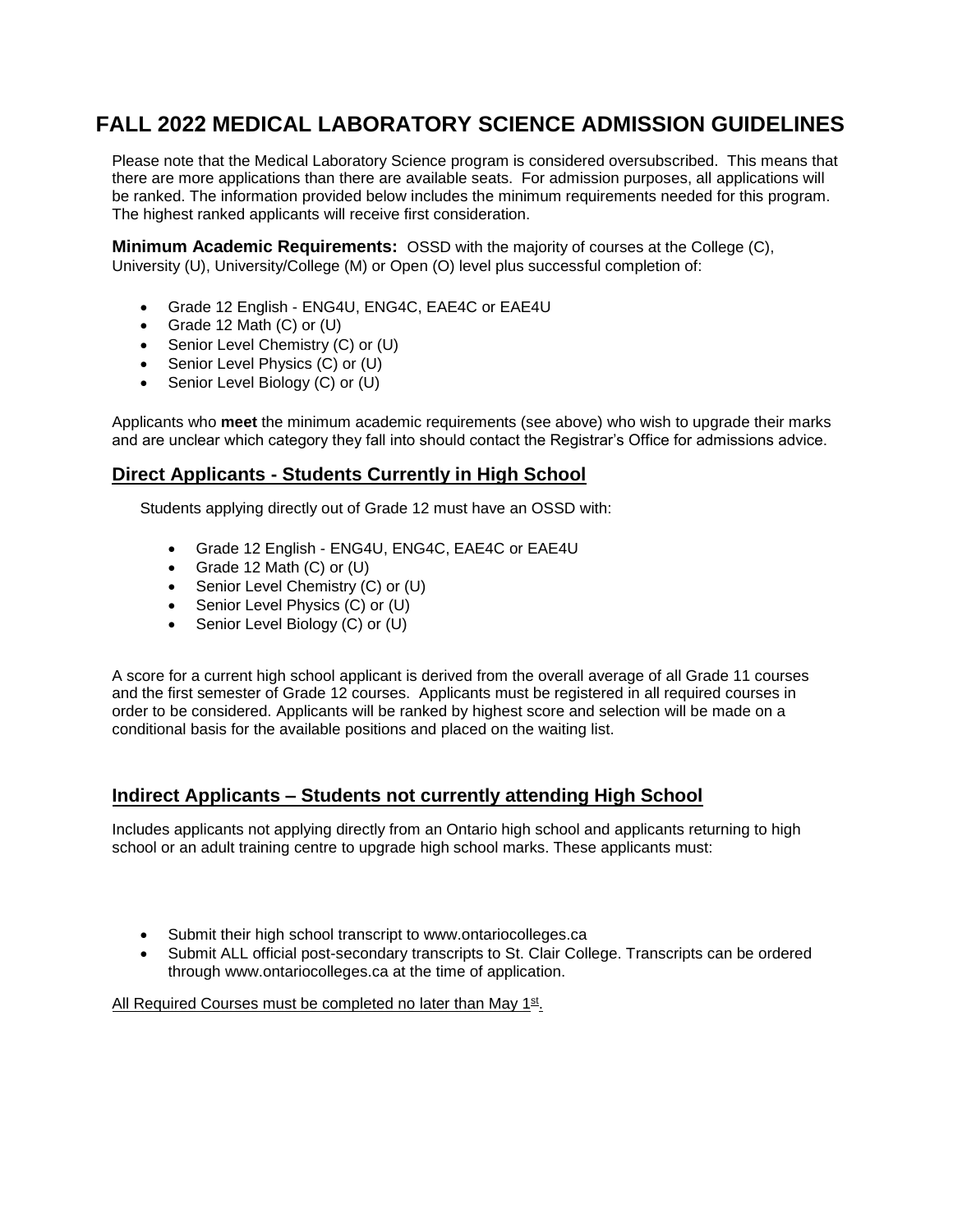#### **Students currently attending St. Clair College Pre-Health Science Pathways to Advanced Diploma and Degree Programs (Fall Intake)**

Admission Criteria for Medical Laboratory Science students currently attending the Pre-Health Sciences program:

- Students must successfully complete a Pre-Health Science Pathways to Advanced Diploma and Degree Programs with a minimum cumulative 2.0 GPA before May 1<sup>st</sup>.
- A score for a current St. Clair College Pre Health Student is derived from:
	- The overall average of Biology (BIO 50 & BIO 51), Chemistry (CHM 50 & CHM 51), English (ENG 107 & COM 40), Math (MTH 63 & MTH 93), and Physics (PHY 17) - 50%
- For applicants currently enrolled in a Pre-Health Science Pathways to Advanced Diploma and Degree Programs at another College, a ranking score is determined using an overall average of comparable Biology, Chemistry, Math, English and Physics courses from their program.

In the event that an applicant has a higher grade from another post-secondary institution or high school in Biology, Chemistry, Math, Physics or English it will be used for **ranking purposes only**.

#### **Applicants with previous College or University**

Applicants who have completed one year of a College or University in a Health Related Program are required to be in good standing. If you **are not in good standing or have not completed one year of**  study please refer to next category.

Applicants with prior Post-Secondary in Good Standing who are missing some of the required courses from high school or would like to upgrade their marks can upgrade in the following ways:

- Pre-Health Science Program completion is not required however you will need to take both Biology, Chemistry, English, Math Courses and a Physics from a Pre-Health Science Program at an Ontario College. An average for each subject will be used for ranking.
- Academic and Career Entrance (ACE) Program at an Ontario College English (ACE 10), Math (ACE 12), Biology (ACE 20), Chemistry, (ACE 22), Physics (ACE 24)
- Through an adult high school such as Mason Education Centre, St. Michaels Adult High School or ILC.